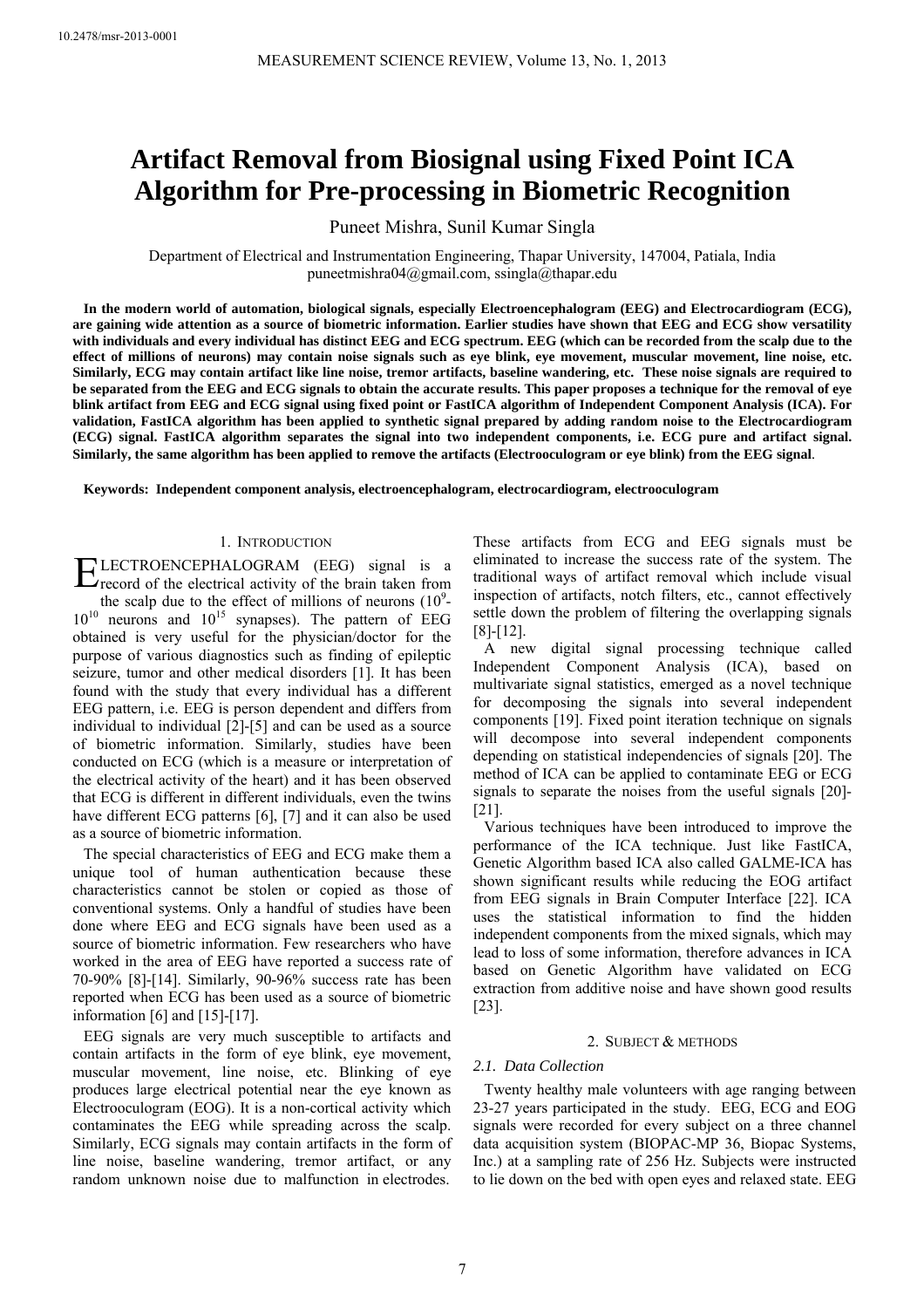was recorded from Fp1 and Fp2 as an active electrode and  $C_Z$ as a reference electrode. Similarly, ECG was recorded from the subject as per Einthoven's triangle configuration keeping right leg as reference.

#### *2.2. Independent Component Analysis*

Independent Component Analysis (ICA) is a method for finding underlying components within a mixture of signals which are both statistically independent and non-Gaussian from multivariate (multi-dimensional) statistical data [24]- [26].

For the ICA model, *n* linear mixtures  $x_1, x_2, \ldots, x_n$  of n independent components combined together in a mixture are denoted as;

$$
x_j = a_{j_1} S_1 + a_{j_2} S_2 + \dots + a_{j_n} S_n
$$
, for all j (1)

Whereas, referring to  $(1)$  *x* is a random vector whose elements are a mixture of  $x_1, x_2, \ldots, x_n$  and S be the random vector with components  $s_1, s_2, \ldots, s_n$ . The above equation model can be rewritten as the generalized form:

$$
X = AS \tag{2}
$$

The above model referring to (2) is called Independent Component Analysis or the ICA model. The ICA model is solved with the assumption that components of S are statistically independent, independent components follow non-Gaussian distribution, and the mixing matrix A is square. After estimating the matrix A, we can easily find its inverse by inverse transformation (I), i.e.

$$
A^{-1} = I \tag{3}
$$

$$
S = IX \tag{4}
$$

Equation (4) calculates each independent component of S from the mixture of signals. The ICA model very closely resembles the Blind Source Separation (BSS) [27].

## *2.3. FastICA or Fixed Point Iteration Algorithm*

There are various measures of finding the non-Gaussianity. In this paper we restrict ourselves to a novel and efficient method of Negentropy for the maximization of Non-Gaussianity by the principle of the FastICA algorithm.

## *2.3.1. Pre-processing by Centering and Whitening*

To make the model zero mean centering is performed. The mathematical expression for centering is shown in (5):

$$
x = x - E(x) \tag{5}
$$

Similarly, to make the system variance equal to unit, whitening is performed. Whitening reduces the number of parameters to be calculated and hence the complexity. The mathematical expression for whitening is:

$$
E\left\{\hat{x}\hat{x}^T\right\} = I\tag{6}
$$

# *2.3.2. FastICA for n units*

To estimate several independent components, the weights associated with components of **x** have been obtained, i.e.  $W_1, W_2, \ldots, W_N$ , as independent sources. Following algorithm has been used for iteration [19], [28]-[29].

- (a) Take an initial row vector *Wi*
- (b) Apply Newton phase:

$$
Wi = E\left\{\hat{\chi}_g\left(Wi^T \ \hat{x}\right)\right\} - E\left\{g'(Wi^T \hat{x})\right\} Wi \tag{7}
$$

Whereas,

$$
g_1(y) = \tanh(a_1y)
$$
;  $g_2(y) = y^* e^{(-1/2y^2)}$ ;  
 $g_3(y) = 4y^3$  (8)

(c) Normalization:

Normalize total matrix obtained after the above iterations

$$
Wi = (Wi - mean) / std \cdot deviation
$$
 (9)

(d) Decorrelation:

$$
Wi = Wi - \sum Wi^T Wj Wj \qquad (10)
$$

(e) Normalization again {Repeat step (c)}

(f) If  $W^T(i) * W(i-1)$  is not close enough to 1,

Let 
$$
W_{i+1}
$$
, and go back to step (b) (11)

## 3. RESULTS

All the computations have been made in MATLAB R2009a (Propriety of Matrix laboratory). As explained in earlier sections, eye-blink and EEG signals are generated by different sources that are independent from each other. Thus, we can use FastICA to separate the signals, i.e. eyeblink artifact and EEG into statistically independent components. A similar operation has been carried out where random noise signal and ECG are generated at two different sources that are different from each other. After the iterations using fixed point algorithm application of all, the desired artifact free signal has been obtained for further evaluation.

## *3.1. Application of ICA on ECG signal*

ICA has been used to extract independent components from ECG signal which is synthetically mixed with the random noise as shown in Fig.1(a). Recording has been made in Biopac MP-36 Data acquisition card. It can be seen from Fig.1(b) that ECG signal from 0 to 2000 ms is highly contaminated with random noise, which must be removed to obtain the pure ECG signal. The concept of two independent components, i.e. one is ECG pure signal and the other as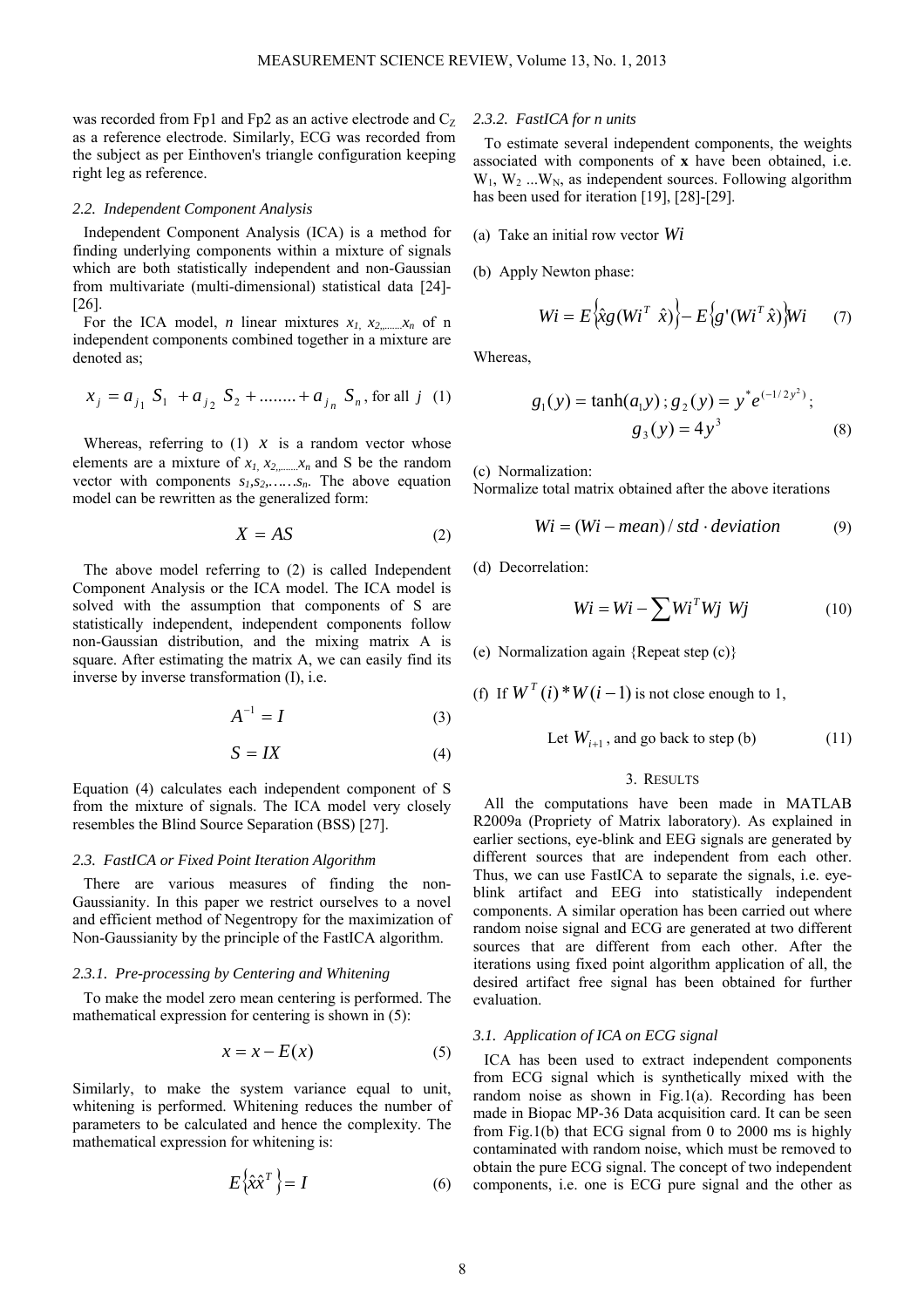noise, has been applied. The FastICA algorithm when applied on the signal of Fig.1(b) efficiently decomposed the signal into its individual components as shown in Fig.1(c) and Fig.1 $(d)$ .



Fig.1(a). ECG signal mixed with random noise signal in Biopac MP-36



Fig.1(b). Contaminated ECG component for processing in Matlab



Fig.1(c). Extracted noise from ECG signal using FastICA



Fig.1(d). Pure ECG signal retrieved using FastICA

## *3.2. Application of ICA on EEG signal*

The recorded EEG signal from subjects, which was contaminated with eye blink artifact, is shown in Fig.2(a). As can be seen from Fig.2(b), the portion of signal from 1000-1600 ms is showing high amplitude variation due to eye blink. This is the case of origin of application of ICA where two independent components, i.e. EEG and eye blink are mixed together. The application of FastICA algorithm to the mixed signals lead to the separation of EEG and eye blink artifacts as shown in Fig.2(c) and Fig.2(d), respectively.

Signal to Noise Ratio of the output signal, i.e. after application of ICA iterations has been tabulated under

Table 1. SNR is a technical term used to characterize the quality of the signal to the background or noise signal [30]. The SNR value for the EOG extracted from EEG (ID\_001 to ID\_020) is shown in Table 1, including all other 19 subjects. The mathematical expression to calculate SNR in *dB* is:

$$
SNR = 20\log_{10}(E_s/E_N) \tag{12}
$$

From Table 1, it has been concluded that SNR has shown a significant change from lower to slightly higher values, which shows a change in signal purification due to ICA implementation. Some loss of information may occur while undergoing visual inspection, because it is an identity of Blind Source Separation.

The application of ICA is not limited to signal processing but also extends from separation of mixed voices and images, analysis of various types of data and data extraction in financial matters, data communication, system identification and several other biomedical signal processing tasks [24], [31].



Fig.2(a). EEG signal with eye blink as recorded in Biopac MP-36



Fig.2(b). Portion of EEG contaminated with eye blink



Fig.2(c). Artifact free EEG signal after FastICA application



Fig.2(d). Eye blink artifact separated out after FastICA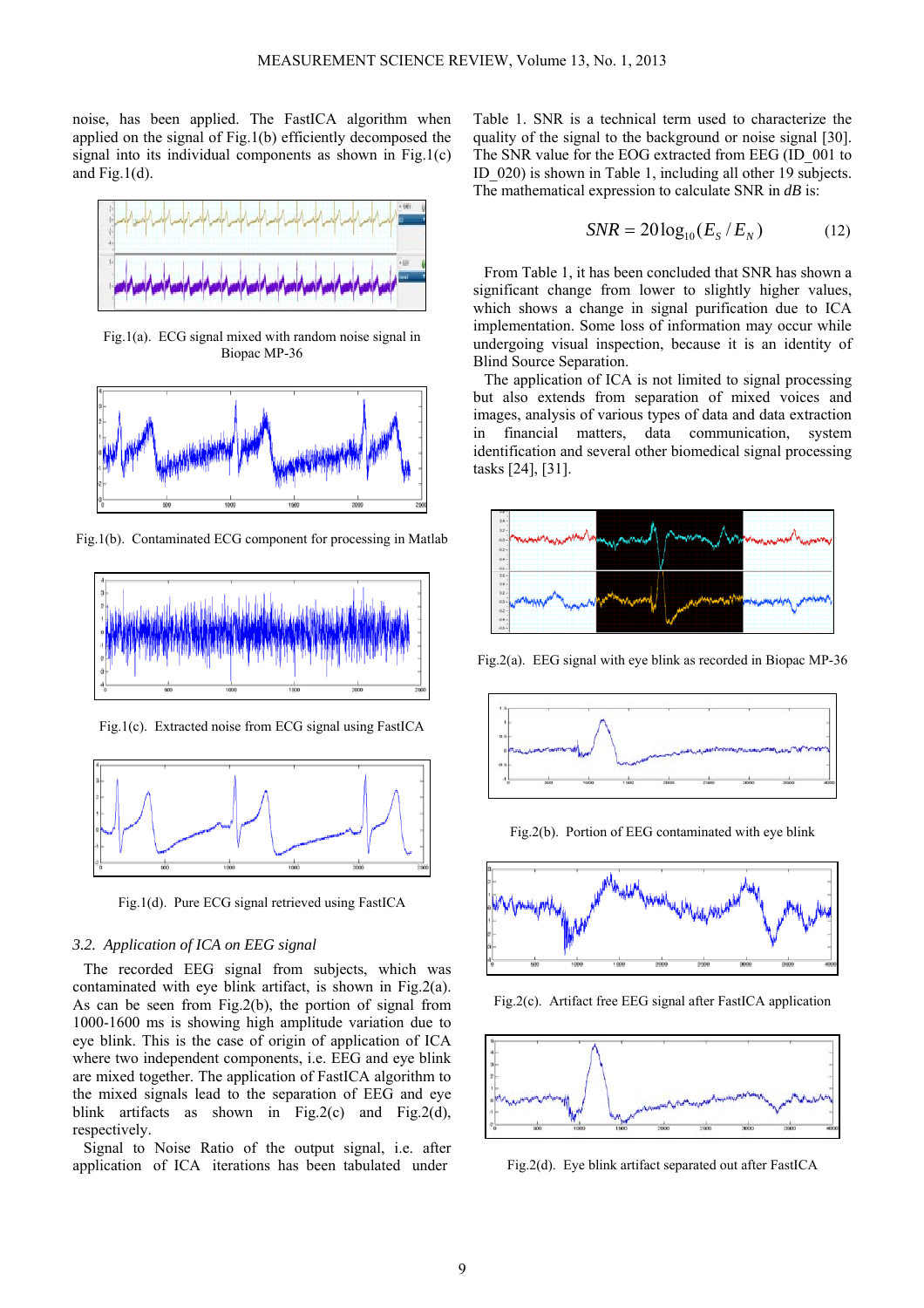| <b>SUBJECT_ID</b> | <b>Signal to Noise Ratio after</b> |
|-------------------|------------------------------------|
|                   | <b>ICA</b> iterations              |
| ID 001            | 6.5062                             |
| ID 002            | 4.4344                             |
| ID 003            | 4.1374                             |
| ID 004            | 5.1663                             |
| ID $005$          | 5.4280                             |
| ID 006            | 4.6987                             |
| $ID_007$          | 5.0948                             |
| ID 008            | 4.6073                             |
| $ID_009$          | 5.8285                             |
| ID $010$          | 5.9334                             |
| $ID_011$          | 6.1028                             |
| $ID_012$          | 5.1193                             |
| $ID_013$          | 4.6500                             |
| $ID_014$          | 5.2688                             |
| $ID_015$          | 4.8219                             |
| $ID_016$          | 4.5228                             |
| $ID_017$          | 5.6289                             |
| $ID_018$          | 5.0124                             |
| $ID_019$          | 5.4578                             |
| $ID_020$          | 4.2933                             |

Table 1. Signal to Noise Ratio (SNR) of EEG signals after ICA iterations.

## 4. DISCUSSION / CONCLUSIONS

The results presented in this paper appear to be promising. The ICA is a powerful tool for extracting the independent sources from the EEG and ECG signal (mixed with artifacts) with the concept that components are statistically independent. The efficacy of this algorithm has been proven with synthetic as well as real EEG signal. ICA is a fairly novel technique and found useful while being applied to the biomedical signal processing tasks. The approach mentioned here will rectify the traditional method of artifact removal while evaluating EEG or ECG for biometric authentication. This technique will lead to better results while interfacing it as a pre-processing step during biometric recognition. ICA could also be used for extraction of other features in financial data or biomedical signals.

## **REFERENCES**

[1] Teplan, M. (2002). Fundamentals of EEG measurement. *Measurement Science Review*, 2 (2), 1-11.

- [2] Eischen, S.E., Luckeritz, J.Y., Polish, J. (1995). Spectral analysis of EEG from families. *Biological Psychology*, 41, 61-68.
- [3] Svidevskaya, N.E., Koroľkova, T.A. (1995). Genetic features of the human cerebral cortex. *Neuroscience and Behavioural Physiology*, 25 (5), 370-376.
- [4] Vogel, F. (1970). The genetic basis of the normal EEG. *Human Genetics*, 10, 91-114.
- [5] Poulos, M., Rangoussi, M., Hrissikopoulos, V., Evangelou, A. (1999). Person identification based on parametric processing of the EEG. In *Proceedings of the IEEE International Conference on Electronics, Circuits, and Systems*, 5-8 September 1999. IEEE, 283-286.
- [6] Biel, L., Pettersson, O., Philipson, L., Wide, P. (2001). ECG analysis: A new approach in human identification. *IEEE Transactions on Instrumentation and Measurement*, 50, 808-812.
- [7] Irvine, J.M., Wiederhold, B.K., Gavshon, L.W., Israel, S., McGehee, S.B., Meyer, R., Wiederhold, M.D. (2001). Heart rate variability: A new biometric for human identification. In *International Conference on Artificial Intelligence (IC-AI 2001)*. Las Vegas, Nevada, 1106-1111.
- [8] Gupta, C.N., Palaniappan, R., Swaminathan, S. (2008). On the analysis of various techniques for a novel Biometric system. *International Journal of Medical Engineering and* Informatics, 1 (2), 266-273.
- [9] Ursulean, R., Lazar, A.M. (2009). Detrended crosscorrelation analysis of biometric signals used in a new authentication method. *Electronics and Electrical Engineering*, 1 (89), 55-58.
- [10] Gupta, C.N., Khan, Y.U., Palaniappan, R., Sepulveda, F. (2009). Wavelet framework for improved target detection in oddball paradigms using P300 and gamma band analysis. *Biomedical Soft Computing and Human Sciences*, 14 (2), 61-67.
- [11] Palaniappan, R., Eswaran, C. (2009). Using genetic algorithm to select the presentation order of training patterns that improves simplified fuzzy ARTMAP classification performance. *Applied Soft Computing*, 9, 100-106.
- [12] Abdullah, M.K., Subari, K.S., Cheang Loong, J.L., Ahmad, N.N. (2010). Analysis of the EEG signal for a practical biometric system. *World Academy of Science, Engineering and Technology*, 68, 1123-1127.
- [13] Yang, X., Dai, J., Zhang, H., Wu, B., Su, Y., Chen, W., Zheng, X. (2011). P300 Wave based person identification using LVQ neural network. *Journal of Convergence Information Technology*, 6 (3), 296-302.
- [14] Gupta, C.N., Palaniappan, R., Paramesran, R. (2012). Exploiting the P300 paradigm for cognitive biometrics. *International Journal of Cognitive Biometrics*, 1 (1), 26-38.
- [15] Singh, Y.N., Singh, S.K. (2012). Evaluation of electrocardiogram for biometric authentication. *Journal of Information Security*, 12 (3), 39-48.
- [16] Israel, S.A., Scruggs, W.T., Worck, W.J., Irvine, J.M. (2003). Fusing face and ECG for person identification. In *Proceedings of IEEE Applied Imagery Pattern*